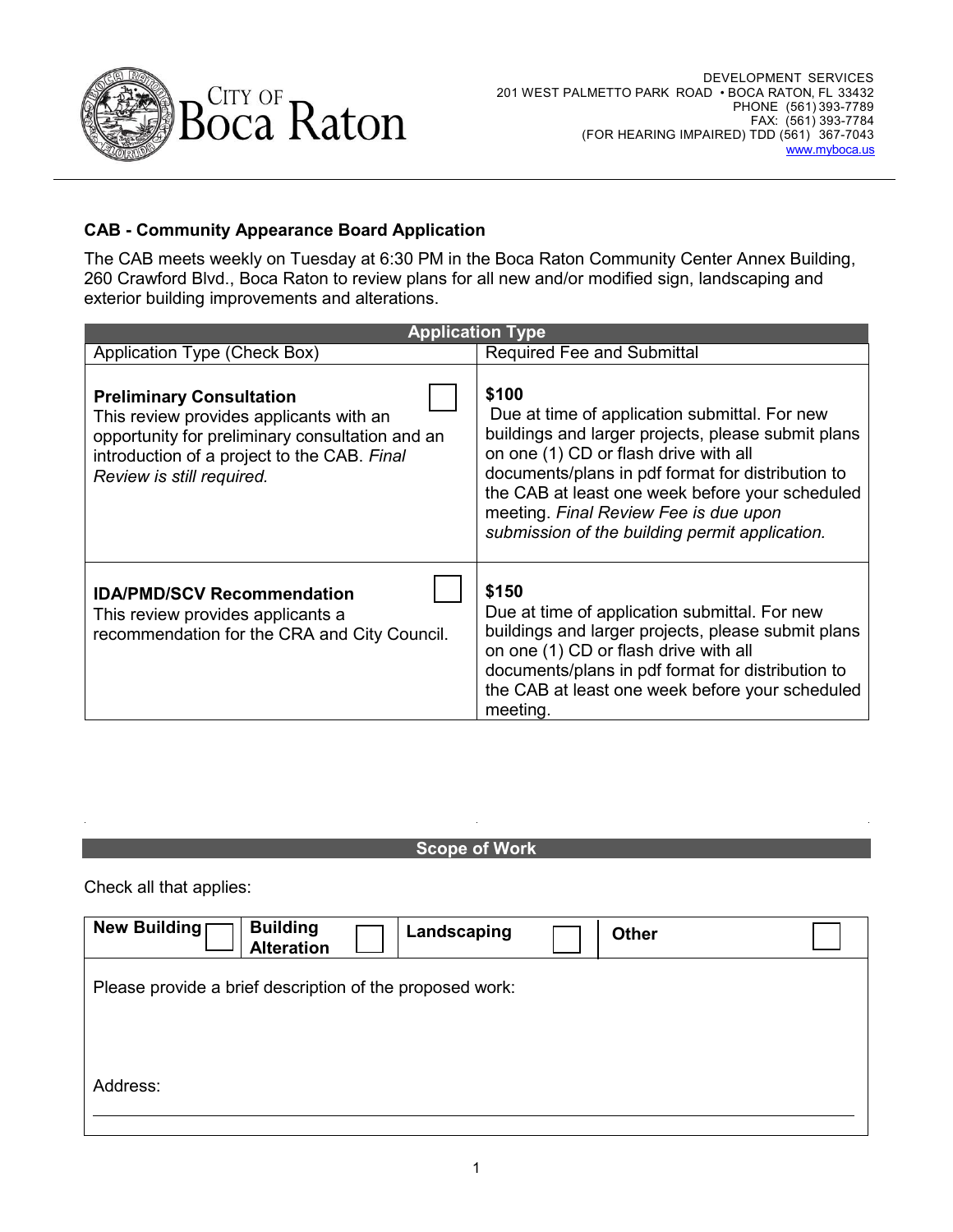

**Applicant's Agent** (if acting as authorized agent of a business entity):

| Name:<br>Address:<br>Relationship of Applicant to Owner:                                               | Phone:<br>Email:<br>Signature: |  |  |
|--------------------------------------------------------------------------------------------------------|--------------------------------|--|--|
| <b>Owner</b> (If different from Applicant):                                                            |                                |  |  |
| Name:<br>Address:                                                                                      | Phone:<br>Email:<br>Signature: |  |  |
| Representative                                                                                         |                                |  |  |
| Address:                                                                                               | Phone:<br>Email:<br>Signature: |  |  |
| Items to bring for your CAB Presentation<br>Five sets of plans/renderings to be presented<br>$\bullet$ |                                |  |  |
|                                                                                                        | Narrative of the scope of work |  |  |

- **Any paint and/or material samples (if applicable)**
- **Photos of existing building (if applicable)**